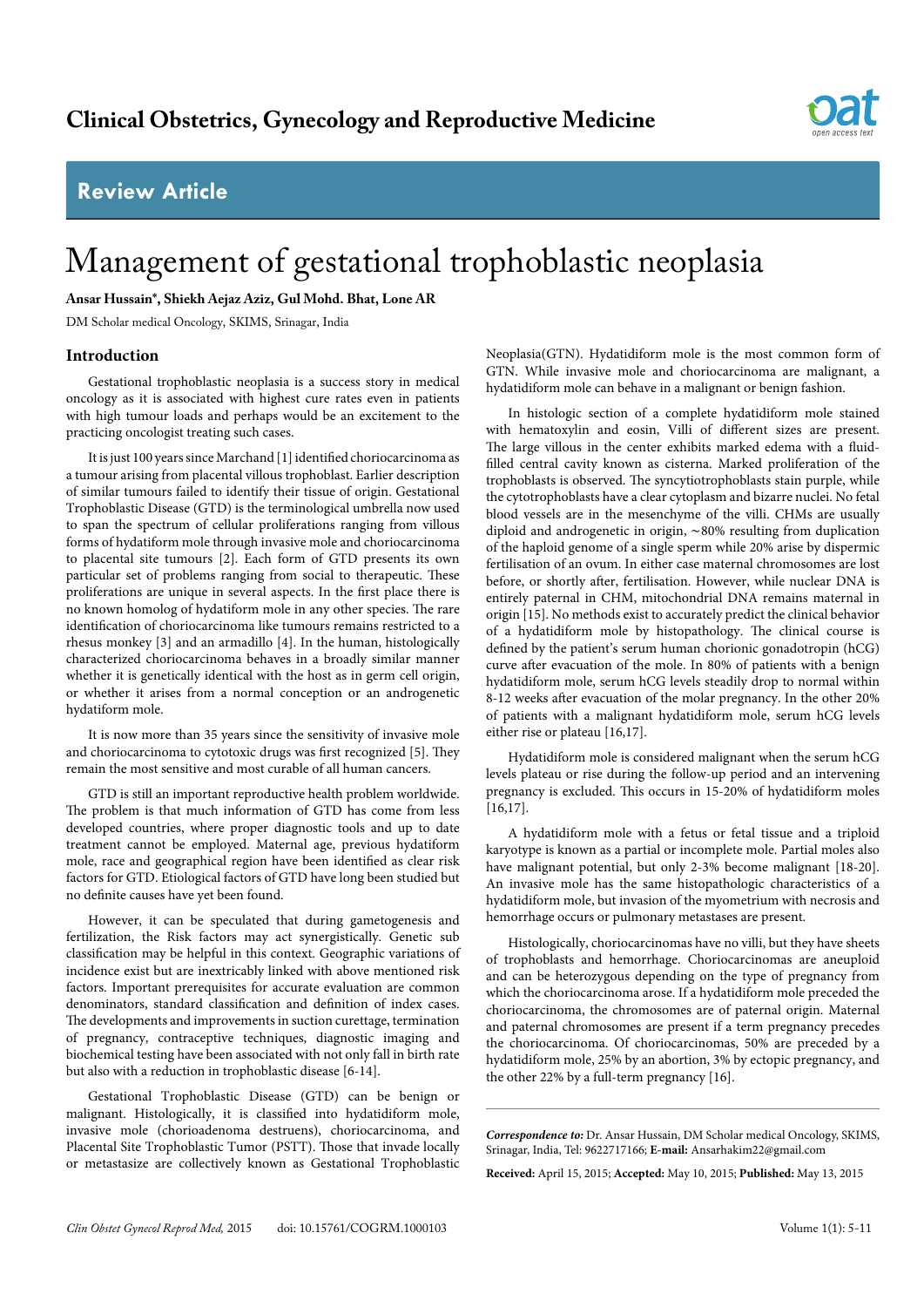Placental site trophoblastic tumor is a rare form of gestational trophoblastic neoplasia, with slightly more than 200 cases reported in the literature [21,22]. In patients with PSTT, intermediate trophoblasts are found infiltrating the myometrium without causing tissue destruction. The intermediate trophoblasts contain human placental lactogen (hPL) [23]. These patients have persistent low levels of serum hCG (100-1000 mIU/mL). However, serum hCG levels as high as 108,000 mIU/mL have been reported in patients with PSTT [24]. The most frequent sites of metastases of malignant gestational trophoblastic neoplasia are the lungs, lower genital tract, brain, liver, kidney, and gastrointestinal tract.

#### **Epidemiology**

The incidence is estimated at 1-3: 1000 pregnancies for CHM and 3: 1000 pregnancies for PHM, respectively [15]. GTD appears to be more frequent in Asia than in North America or Europe.

An increased risk of molar pregnancy is seen in the very young (<16 years), but is most associated with advanced maternal age (>45 years). Following a molar pregnancy, the risk of a further CHM or PHM increases to ∼1%. After two molar gestations, the risk of a third mole is 15%–20%. The frequency of CC and PSTT is less clear, since these can arise after any type of pregnancy. CC develops after around 1:50 000 deliveries, while recent data suggest that PSTT represents 0.2% of UK GTD cases [25]. GTN risk may also relate to hormonal factors since women with menarche after 12 years of age, light menstrual flow and prior use of oral contraceptives are at increased risk.

#### **Diagnosis**

CHMs and PHMs most commonly present with vaginal bleeding in the first trimester of pregnancy. Previously reported features such as anaemia, uterine enlargement, pre-eclampsia, hyperemesis, hyperthyroidism and respiratory distress are now rare [26] reflecting the introduction of routine ultrasonography in early pregnancy.

Characteristic sonographic findings for CHM in the second trimester, of a heterogeneous mass ('snowstorm'), without foetal development and with theca lutein ovarian cysts, are not seen in the first trimester, and ultrasonography is not diagnostically reliable [27]. Indeed, false positive and negative rates are high with ultrasound, especially for PHM, and histological examination is essential to achieve a correct diagnosis [27]. All products of conception from nonviable pregnancies must undergo histological examination regardless of ultrasound findings [28]. The safest method of evacuation is suction dilation and curettage (D&C) under ultrasound control to ensure adequate emptying of uterine contents and to avoid uterine perforation [15]. A proportion of women who miscarry or who undergo medical terminations will have unsuspected molar pregnancies. As histological examination is not routinely requested, the diagnosis of GTN can be delayed resulting in significantly greater morbidity [29]. Histological examination of every termination is impractical, and perhaps a simple measurement of the urine or serum hCG level 3–4 weeks posttreatment to ensure return to normal is indicated [29].

The other malignant forms of GTD, CC and PSTT/ETT can be much trickier to diagnose as the disease can develop months or many years after a prior pregnancy with protean presentations possible. Although change in menstruation is frequent, it does not always occur. It is therefore essential to measure the hCG in any woman of childbearing age who has unexplained metastatic disease. Biopsy of lesions without the ability to control bleeding is highly risky in this very vascular disease and is not essential before commencing chemotherapy.

However, where complete excision is possible this can provide useful histological confirmation of the diagnosis and material for genetic analysis

#### **Indications for treatment**

- 1. Plateaued or rising hCG after evacuation
- 2. Heavy vaginal bleeding or evidence of gastrointestinal or intraperitonealHaemorrhage
- 3. Histological evidence of choriocarcinoma
- 4. Evidence of metastases in the brain, liver or gastrointestinal tract, or radiological opacities of >2 cm on chest X-ray
- 5. Serum hCG of ≥20 000 IU/l >4 weeks after evacuation, because of the risk of uterine perforation.

# **Staging investigations and treatment stratification after a molar pregnancy**

Most patients developing GTN post-HM are detected early via hCG monitoring and so extensive investigation is rarely required. Information to determine therapy can be obtained from the clinical history, examination, measurement of serum hCG and a Doppler pelvic ultrasound to confirm the absence of a pregnancy, to measure the uterine size/volume, spread of disease within the pelvis and its vascularity. The latter assessed by the Doppler pulsatility index is an independent prognostic factor for resistance to single-agent methotrexate MTX) therapy [30] and is now being evaluated in a prospective trial. Pulmonary metastases are most common, so a chest radiograph is essential [31].

Computed Tomography (CT) of the chest is not required if the chest X-ray (CXR) findings are normal, since discovery of micro metastases, which may be seen in ∼40% of patients, does not influence outcome [32]. However, if lesions are noted on CXR, magnetic resonance imaging (MRI) of the brain and CT body are indicated to exclude more widespread disease involving, for example, the brain or liver, which would significantly alter management. FIGO reports data on GTN using prognostic scoring and anatomic staging systems [33].

The total score for a patient is obtained by adding the individual scores for each prognostic factor. Low risk, 0–6; high risk, ≥7. PSTT should not be scored and instead requires staging. Stage I, disease confined to the uterus; stage II, disease extending into the pelvis; stage III, disease spread to lungs and/or vagina; stage IV, all other metastatic sites including liver, kidney, spleen and brain.

# **Staging investigations for CC and PSTT/ETT**

Women who present with an elevated hCG and suspected GTN (CC or PSTT/ETT) following a prior pregnancy require much more extensive staging investigations, which include a contrast enhanced CT of the chest and abdomen, MRI of the brain and pelvis, a Doppler ultrasound of the pelvis and may benefit from a lumbar puncture to assess the cerebrospinal fluid to serum hCG ratio. The latter if more than 1:60 suggests occult central nervous system disease. For CC, the FIGO scoring/staging system is the same as described above. However, PSTT/ETT has a discrete biological behavior with less hCG production, slower growth, late metastasis and slightly less chemo sensitivity. Consequently, the scoring system is not valid for PSTT/ETT, but FIGO staging is used to help adapt treatment intensity. Some investigators have recently started using Positron Emission Tomography (PET)/ CT imaging, but experience is still quite limited. It appears that this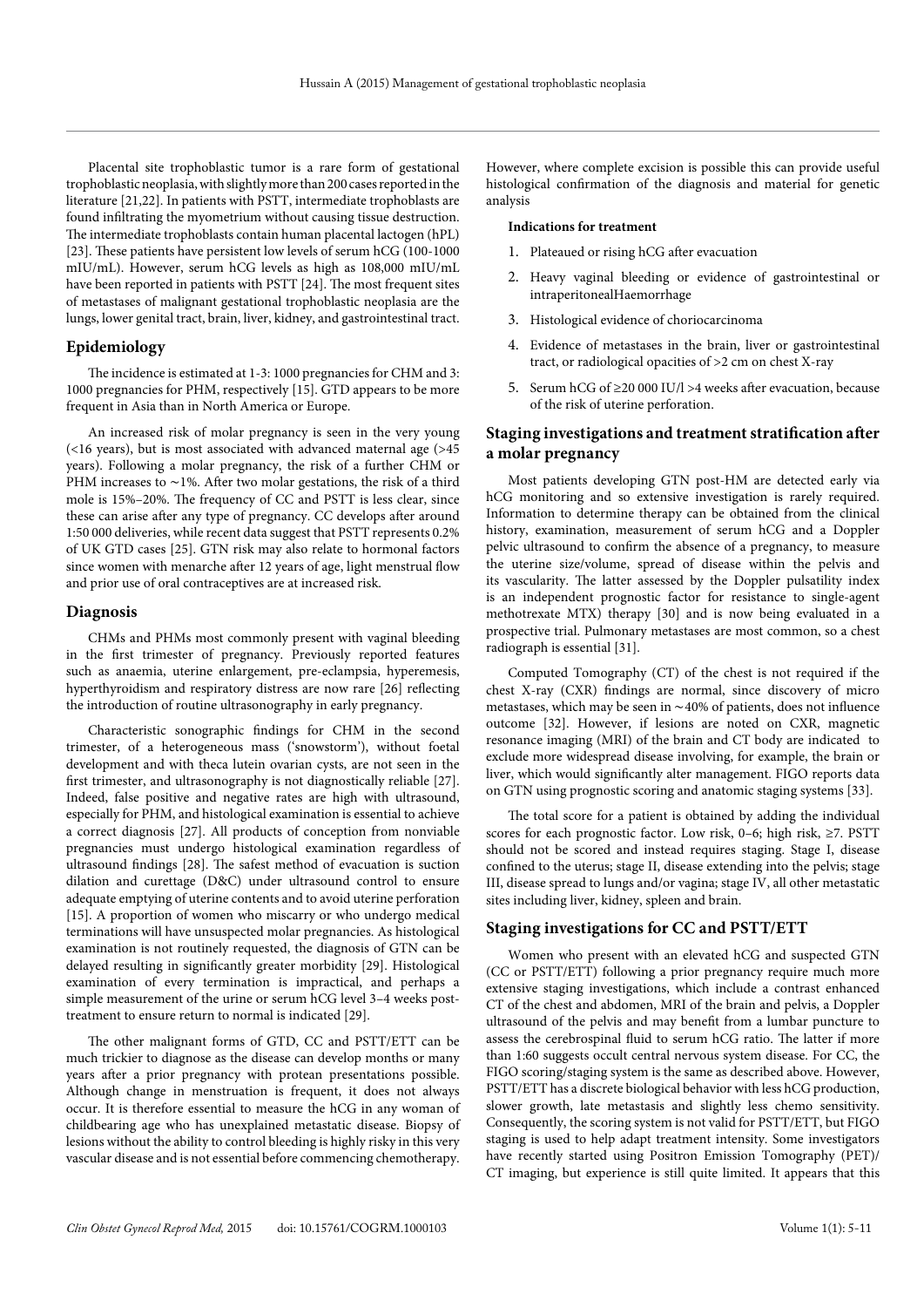imaging modality is more helpful in relapsed disease to identify sites for resection and, as with other cancers, is prone to both false-positive and false-negative results [15].

### **Management of low-risk disease**

About 95% of patients with HM who develop GTN are low risk (score 0–6). In women with stage I disease apparently confined to the uterine cavity, the role of second D&C in reducing the need for chemotherapy remains controversial. UK results indicate that this procedure is only valuable if the hCG is <5000 IU/l with disease in the cavity rather than myometrium. Indeed, the low efficacy of a second D&C, small risks of introducing infection, causing haemorrhage and uterine perforation should be balanced against the almost 100% cure rate and relative safety of chemotherapy [15].

There is no consensus on the best chemotherapy regimen for initial management of low-risk Gestational Trophoblastic Neoplasia (GTN), and first-line regimens vary by geography and institutional preference. Most regimens have not been compared head-to-head, and the level of evidence for efficacy is often limited to except as noted below. Even if there are differences in initial remission rate among the regimens, salvage with alternate regimens is very effective, and the ultimate cure rates are generally 99% or more. The initial regimen is generally given until a normal beta human chorionic gonadotropin (beta-hCG) (for the institution) is achieved and sustained for 3 consecutive weeks (or at least for two treatment cycles beyond normalization of the beta-hCG). A salvage regimen is instituted if any of the following occur:

- A plateau of the beta-hCG for 3 weeks (defined as a beta-hCG decrease of 10% or less for 3 consecutive weeks).
- • A rise in beta-hCG of greater than 20% for 2 consecutive weeks.
- • Appearance of metastases.

The use of chemotherapy in the first-line management of low-risk GTN has been assessed in a Cochrane Collaboration systematic review [34]. In that systematic review, four randomized controlled trials were identified [35-38].

Three of the randomized trials [36-38] compared the same two commonly used regimens:

- Biweekly (pulsed) dactinomycin (1.25 mg/m<sup>2</sup> intravenously  $[IV]$ ).
- Weekly intramuscular methotrexate (30 mg/m<sup>2</sup>).

These three trials included a total of 392 patients. All three trials showed better primary Complete Response (CR) rates without the need for additional salvage therapy associated with pulsed dactinomycin (relative risk [RR] of cure, 3.00; 95% Confidence Interval [CI], 1.10–8.17), even though the magnitude of benefit showed substantial heterogeneity (I2 statistic = 79%) [36-38]. Fewer courses of therapy were needed to achieve CR and cure with dactinomycin treatment. As expected, salvage chemotherapy was nearly uniformly successful, because almost all low-risk GTN patients are ultimately cured, irrespective of the initial chemotherapeutic regimen. There were no statistically significant differences in most toxicities.There was a statistically significant increase in dermatologic toxicity, including alopecia, associated with dactinomycin. However, in the largest study [38], there was statistically significantly more low-grade gastrointestinal toxicity, grade 2 nausea, grade 1 to 2 vomiting, and grades 1 to 3 neutropenia in the dactinomycin group. In that study, choriocarcinoma patients and patients with a risk score of 5 to 6 had a worse CR rate to initial treatment with single-agent therapy, and methotrexate was virtually ineffective [38].

The fourth randomized trial was a very small study of 45 patients and compared a 5-day regimen of dactinomycin (10 μg/kg) with an 8-day regimen of methotrexate (1 mg/kg) and folinic acid (0.1 mg/kg) on alternate days. There was a statistically significant decrease in risk of failure to achieve primary cure without the need for salvage therapy in the dactinomycin arm (RR, 0.57; 95% CI, 0.40–0.81) [35]. There was less alopecia associated with methotrexate but more hepatic toxicity.

The Cochrane systematic review also summarized the evidence from four nonrandomized trials, but comparisons across studies are difficult. The regimens evaluated in those studies are included in the lists below [34].

Commonly used treatment regimens include the following:

- 1. The 8-day Charing Cross regimen. Methotrexate (50 mg Intramuscularly [IM] on days 1, 3, 5, and 7) and folinic acid (7.5 mg orally on days 2, 4, 6, and 8). This may be the most common regimen worldwide [34,39], but it has not been directly compared with other regimens.
- 2. Biweekly pulsed dactinomycin (1.25 mg/m<sup>2</sup> IV).
- 3. Weekly methotrexate (30 mg/m2 IM). Efficacy of this regimen appears to be low for choriocarcinoma and for patients with Féderation Internationale de Gynécologieetd'Obstétrique (FIGO) risk scores of 5 to 6.

Other regimens in less-common use include the following [34].

- An 8-day regimen of methotrexate  $(1 \text{ mg/kg} \text{ IM} \text{ days } 1, 3, 5,$ and 7) and folinic acid (0.1 mg/kg IM days 2, 4, 6, and 8).
- Methotrexate 20 mg/m<sup>2</sup> IM days 1 to5, repeated every 14 days.
- Dactinomycin 12 μg/kg/day IV days 1 to 5, repeated every 2 to 3 weeks. This regimen has fallen out of favour because of substantial alopecia and nausea.
- • Methotrexate 20 mg IM daily, days 1 to 5; and dactinomycin 500 μgIV daily, days 1 to 5, repeated every 14 days.
- Dactinomycin 10 μg/kg/day, days 1 to 5, repeated every 2 weeks.
- Methotrexate 0.4 mg/kg/day IM daily on days 1 to 5, repeated after 7 days.
- Etoposide 100 mg/m<sup>2</sup>/day IV on days 1 to 5, or 250 mg/m2 IV on days 1 and 3, at 10-day intervals[40].

As gestational trophoblaticneoplasia is a highly curable disease, the aim of treatment should be to minimize the drug toxicity but not at the cost of treatment efficacy.

# **Management of high-risk GTN**

Multiagent chemotherapy is standard for the initial management of high-risk Gestational Trophoblastic Neoplasia(GTN). A systematic literature review revealed only one randomized controlled trial (and no high-quality trials)—conducted in the 1980s—comparing multiagent chemotherapy regimens for high-risk GTN [41]. In the trial, only 42 women were randomly assigned to either a CHAMOMA regimen (*i.e.,* methotrexate, folinic acid, hydroxyurea, dactinomycin, vincristine, melphalan, and doxorubicin) or MAC (*i.e.,* methotrexate, dactinomycin,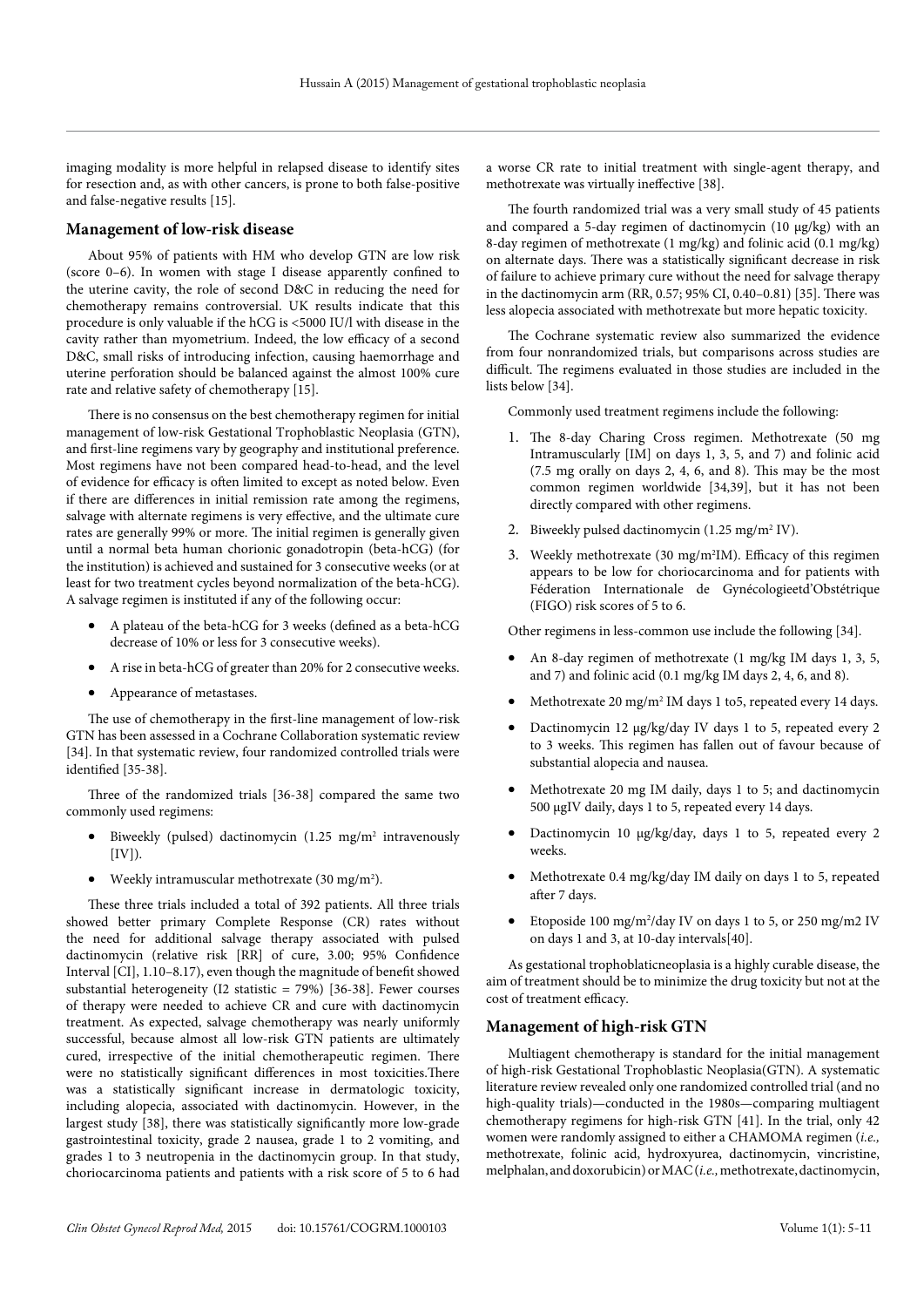and chlorambucil) [42]. There was substantially more life-threatening toxicity in the CHAMOMA arm and no evidence of higher efficacy. However, there were serious methodologic problems with this trial. It was reportedly designed as an equivalency trial, but owing to the small sample size, the trial was inadequately powered to assess equivalence. In addition, the characteristics of the patients randomly assigned to the two study arms were not reported (although the authors stated that there were no major differences in the patient populations assigned to each arm), nor was the method of randomization or allocation concealment described.

There are no randomized trials comparing regimens in common use to establish the superiority of one over another. Therefore, the literature does not permit firm conclusions about the best chemotherapeutic regimen [41]. However, since EMA/CO (*i.e.,* etoposide, methotrexate, and dactinomycin/cyclophosphamide and vincristine) is the most commonly used regimen, the specifics are provided in Table below [43-45].

Cycles are repeated every 2 weeks (on days 15, 16, and 22) until any metastases present at diagnosis disappear and serum betahuman chorionic gonadotropin (beta-hCG) has normalized, then the treatment is usually continued for an additional three to four cycles.

Results of a large, consecutive case series of 272 patients with up to 16 years of follow-up showed a complete remission rate of 78% using this regimen, and these results are consistent with other case series in the literature that employed EMA/CO [43]. More than two-thirds of the women who did not have a complete response or subsequently had disease recurrence could be salvaged with cisplatin-containing regimens (with or without resection of metastases), yielding a long-term cure rate of 86.2% (95% CI, 81.9%–90.5%) [39]. Moreover, routinely when the addition of cisplatin plus etoposide was added to EMA/ CO, a 9% improvement was reported in the survival results of these high-risk patients [46]. Among the women who had an intact uterus, about 50% of them retained their fertility. Patients with documented brain metastases received higher doses of systemic methotrexate as part of the EMA component (*i.e.,* etoposide, methotrexate, folinic acid, and dactinomycin) of EMA/CO (1 g/m<sup>2</sup> intravenously [IV] for 24 hours, followed by folinic-acid rescue, 15 mg orally every 6 hours for 12 doses starting 32 hours after methotrexate). Patients with brain metastases received an increased dose of systemic methotrexate of 1 g/m2 for 24 hours followed by folinic acid (15 mg orally every 6 hours for 12 doses starting 32 hours after methotrexate). Patients with lung metastases received cranial prophylaxis with irradiation and intrathecal methotrexate 12.5 mg every 2 weeks with the CO (*i.e.,* cyclophosphamide and vincristine) cycles.

| <b>Prognostic factor</b>                      | <b>Score</b>      |                      |                   |                 |
|-----------------------------------------------|-------------------|----------------------|-------------------|-----------------|
|                                               | $\theta$          | 1                    | 2                 | 4               |
| Age (years)                                   | $<$ 40            | >40                  |                   |                 |
| Antecedent pregnancy (AP)                     | Mole              | Abortion             | Term              | -               |
| Interval                                      |                   |                      |                   |                 |
| end of AP to chemotherapy $ <4$<br>in months) |                   | $4 - 6$              | $7 - 12$          | >12             |
| $hCG$ (IU/l)                                  | < 10 <sup>3</sup> | $10^3 - 10^4$        | $10^{4} - 10^{5}$ | $>10^{5}$       |
| Number of metastases                          | $\theta$          | $1 - 4$              | $5 - 8$           | >8              |
| Site of metastases                            | Lung              | Spleen and<br>kidney | GI tract          | Brain and liver |
| Largest tumour mass                           |                   | $3-5$ cm             | $>5$ cm           |                 |
| Prior chemotherapy                            |                   |                      | Single drug       | $>2$ drugs      |

**Table 1.** FIGO 2000 scoring system for GTN.

**Table 2.** Specifics of the EMA/CO Regimen a,b,c.

| Day           | Drug             | Dose                                                                                       |  |
|---------------|------------------|--------------------------------------------------------------------------------------------|--|
|               | Etoposide        | 100 mg/m <sup>2</sup> IV for 30 min                                                        |  |
|               | Dactinomycin     | $0.5$ mg IV push                                                                           |  |
|               | Methotrexate     | $300 \text{ mg/m}^2$ IV for 12 h                                                           |  |
| $\mathcal{D}$ | Etoposide        | $100 \text{ mg/m}^2$ IV for 30 min                                                         |  |
|               | Dactinomycin     | $0.5$ mg IV push                                                                           |  |
|               | Folinic Acid     | 15 mg or PO every 12 h $\times$ 4 doses, beginning 24 h after<br>the start of methotrexate |  |
| 8             | Cyclophosphamide | $600 \text{ mg/m}^2$ IV infusion                                                           |  |
|               | Vincristine      | $0.8-1.0$ mg/m <sup>2</sup> IV push (maximum dose 2 mg)                                    |  |

IV=intravenously; PO=orally.

a Adapted from Bower *et al.* [43]

b Adapted from Escobar *et al*. [44]

c Adapted from Lurain *et al.* [45]

**Table 3.** TP/TE schedule for relapsed GTN.

| Regimen        | <b>Schedule</b>                                                |
|----------------|----------------------------------------------------------------|
| Day 1          |                                                                |
| Dexamethasone  | 20 mg oral (12 h pre-paclitaxel)                               |
| Dexamethasone  | 20 mg oral (6 h pre-paclitaxel)                                |
| Cimetidine     | 30 mg in 100 ml NS over 30 min i.v.                            |
| Chlorphenamine | $10$ mg bolus i.v.                                             |
| Paclitaxel     | 135 mg/m <sup>2</sup> in 250 ml NS over 3 h i.v.               |
| Mannitol       | $10\%$ in 500 ml over 1 h i.v.                                 |
| Cisplatin      | $60 \text{ mg/m}^2$ in $11 \text{ NS}$ over $3 \text{ h}$ i.v. |
| Post-hydration | $11$ NS + KCl 20 mmol + 1 g MgSO <sub>4</sub> over 2 h i.v.    |
| Day 15         |                                                                |
| Dexamethasone  | 20 mg oral (12 h pre-paclitaxel)                               |
| Dexamethasone  | 20 mg oral (6 h pre-paclitaxel)                                |
| Cimetidine     | 30 mg in 100 ml NS over 30 min i.v.                            |
| Chlorphenamine | $10$ mg bolus i.v.                                             |
| Paclitaxel     | 135 mg/m <sup>2</sup> in 250 ml NS over 3 h i.v.               |
| Etoposide      | 150 mg/m <sup>2</sup> in $11$ NS over 1 h i.v.                 |

**Table 4.** Low-/high-risk post-chemotherapy patients, hCG concentration sampling.

| Year 1                      | Urine         | <b>Blood</b> |
|-----------------------------|---------------|--------------|
| Week 1–6 after chemotherapy | Weekly        | Weekly       |
| Month $2-6$                 | Two weekly    | Two weekly   |
| Month $7-12$                | Two weekly    |              |
| Year 2                      | Four weekly   |              |
| Year 3                      | Eight weekly  |              |
| Year 4                      | Three monthly |              |
| Year 5                      | Four monthly  |              |
| After Year 5                | Six monthly   |              |

Examples of other regimens that have been used include the following [41]

- MAC: Methotrexate, folinic acid, dactinomycin, and cyclophosphamide.
- Another MAC: Methotrexate, dactinomycin, and chlorambucil.
- EMA: Etoposide, methotrexate, folinic acid, and dactinomycin (EMA/CO without the CO).
- CHAMOCA: Methotrexate, dactinomycin, cyclophosphamide, doxorubicin, melphalan, hydroxyurea, and vincristine.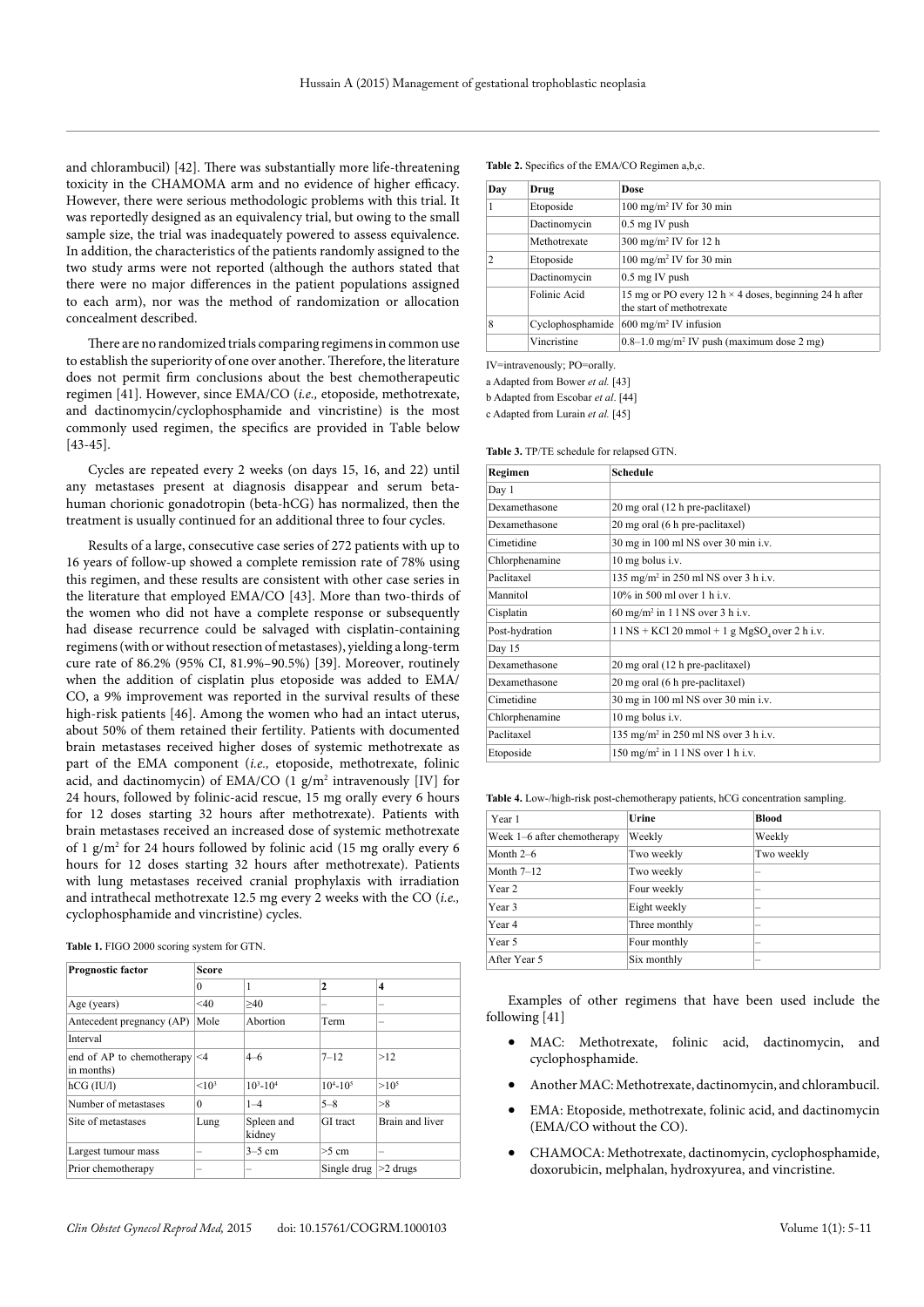• CHAMOMA: Methotrexate, folinic acid, hydroxyurea, dactinomycin, vincristine, melphalan, and doxorubicin.

Brain metastases are associated with poor prognosis, particularly when liver metastases are also present [47-49]. However, even patients with brain metastases may achieve long-term remission in 50% to 80% of cases [43,44,49] Patients with Central Nervous System (CNS) metastases receive additional therapy simultaneously with the initiation of systemic chemotherapy. Some centers utilize whole-brain irradiation (30 Gy in 2 Gy fractions) with or without intrathecal methotrexate [47]. However, some investigators omit the cranial radiation, relying on replacement of the standard dose of methotrexate in the EMA/CO regimen with the higher dose of 1,000 mg/m2 IV for 24 hours on the first day, as noted above, to achieve therapeutic CNS levels [49-52].

# **Management of drug-resistant disease**

About 20% of high-risk GTN patients will progress on or after primary chemotherapy, but these individuals still have an excellent outcome with ∼75%–80% still being salvaged. This is partly because relapse is detected early due to hCG monitoring so disease volume is small. Moreover, hCG monitoring enables the early detection of resistance during therapy. In relapsed patients, fluorine-18 fluorodeoxyglucose-PET (FDG-PET) scanning may help identify the site of active disease to facilitate surgical resection and cure. However, if surgery is not possible, several salvage regimens have been either created or adopted from the germ cell tumour setting. At Charing Cross Hospital, a regimen has been developed combining etoposide with cisplatin (EP) alternating weekly with EMA that omitted the second day of etoposide and ActD. Survival rates are >80% but toxicity is significant, and less toxic salvage therapies are required. Several cases of drug-resistant GTN have been reported to respond and/or be cured by paclitaxel-based single-agent or combination therapy, gemcitabine and capecitabine

Of these, an alternating two weekly doublet of paclitaxel/cisplatin and paclitaxel/etoposide (TP/TE;) appears from non-randomised data to be much better tolerated than EP/EMA and is effective in patients with relapsed and/or refractory GTN. In view of these results, the International Society of the Study of Trophoblastic Diseases (ISSTD) has recently proposed a randomised trial of TE/TP versus EP/EMA to determine the optimal therapy for patients relapsing after noncisplatin/paclitaxel-based combination therapies such as EMA/CO.

Another approach in patients with refractory disease involves high-dose chemotherapy with peripheral stem-cell transplantation. However, cures are not common, so improved patient selection may be required to achieve better outcomes from this approach. PSTT differs from CC, growing more slowly, metastasising later, involving lymph nodes more commonly and producing less hCG [15]. However, like CC, it can arise after any type of pregnancy, including PHM, and usually presents with abnormal vaginal bleeding [16]. PSTT may be suspected if the hCG level is low for the volume of disease present on imaging combined with an elevated free beta form of hCG, but none of these features are diagnostic.

Consequently histological confirmation is essential. A recent large population-based series of PSTT comprised 62 cases over 30 years, representing 0.2% of UK GTD cases, and examined prognostic features. On univariate analysis, stage, hCG, mitotic index and a duration of >4 years from the preceding pregnancy were prognostic, but the FIGO score was unhelpful. Only the duration from the prior pregnancy remained predictive of survival on multivariate analysis with 100% (13

of 13) dying and 98% (48 of 49) surviving for those ≥48 and <48 months, respectively. This effect was not explained by differences in disease stage or hCG levels, but may reflect a biological switch in the tumours after this time. In the absence of sufficient data regarding adjuvant therapy, currently 8 weeks of EP/EMA or TE/TP are advocated when there are poor risk factors such as disease presenting beyond 4 years of the antecedent pregnancy. While uterine-sparing surgery is possible [15], multifocal microscopic uterine disease can occur, which could compromise survival and careful counselling is required. Currently, it is thought that ETT behaves very similarly to PSTT but in reality, little data are available to be sure of this. PSTT and ETT are so rare that it is unlikely that their treatment will ever be fully optimisedVery rarely, multi-drug resistant disease develops that is not amenable to surgical resection or any other existing treatment, so it is unclear whether anything can be done in this case. Since GTN is very vascular it is plausible that vascular targeting agents such as bevacizumab might be active. The tumours can also overexpress epidermal growth factor receptor, leading to the question whether erlotinib or gefitinib could demonstrate efficacy. The potential for an anti-hCG targeted therapy has not been explored and could be of interest in women who have completed their families or have run out of other options.

### **Follow-up and long-term implications**

The risk of relapse after chemotherapy is ∼3% and most occur in the first year of follow-up. Therefore, careful hCG monitoring is required and pregnancy should ideally be delayed until beyond this period. Any method of contraception can be used including the oral contraceptive pill, as long as there are no other contraindications to their use.

Fortunately, apart from EMA/CO bringing forward the menopause date by 3 years, fertility is not otherwise affected with 83% of women becoming pregnant after either MTX/FA or EMA/CO chemotherapy [15]. Moreover, there is no obvious increase in the incidence of congenital malformations. When a patient does become pregnant, it is important to confirm by ultrasound and other appropriate means that the pregnancy is normal. Follow-up is then discontinued, but the hCG should be rechecked at 6 and 10 weeks after the pregnancy to ensure no recurrence or new disease.

Late sequelae from chemotherapy have been remarkably rare. In 279 patient on 15 years of follow-up, there was no significant increase in the incidence of second tumours following MTX therapy. In contrast, 26 patients receiving combination chemotherapy for GTN developed another cancer when the expected rate was only 16.45, a significant difference. Most of this risk appears to occur if combination chemotherapy is continued beyond 6 months.

#### **References**

- 1. Marchand F (1985) Über die sogenannten 'decidualen' Geschwulsteim Anschluss an normale Geburt. Abort, Blasenmole, undextrauterin Schwangerschaft. Monatsschr. *Geburtshilfe Gynäkol* 1: 419-438.
- 2. (1983) Gestational trophoblastic diseases. Report of a WHO Scientific Group.*World Health Organ Tech Rep Ser* 692: 7-81. [\[Crossref](http://www.ncbi.nlm.nih.gov/pubmed/6318459)]
- 3. Lindsey JR, Wharton LR Jr, Woodruff JD, Baker HJ (1969) Intrauterinechorio carcinoma in a rhesus monkey. *Pathol Vet* 6: 378-384. [\[Crossref\]](http://www.ncbi.nlm.nih.gov/pubmed/4981556)
- 4. Marin-Padilla M, Benirschke K (1963) Thalidomide induced alterations in the blastocyst and placenta of the armadillo, dasypus novemcinctus mexicanus, including a choriocarcinoma. *Am J Pathol* 43: 999-1016. [[Crossref\]](http://www.ncbi.nlm.nih.gov/pubmed/14099460)
- 5. Hertz R, LI MC, Spencer DB (1956) Effect of methotrexate therapy upon choriocarcinoma and chorioadenoma. *Proc Soc Exp Biol Med* 93: 361-366. [\[Crossref\]](http://www.ncbi.nlm.nih.gov/pubmed/13379512)
- 6. Berkowitz RS, Goldstein DP (1996) Chorionic tumors. *N Engl J Med* 335: 1740-1748. [[Crossref\]](http://www.ncbi.nlm.nih.gov/pubmed/8929267)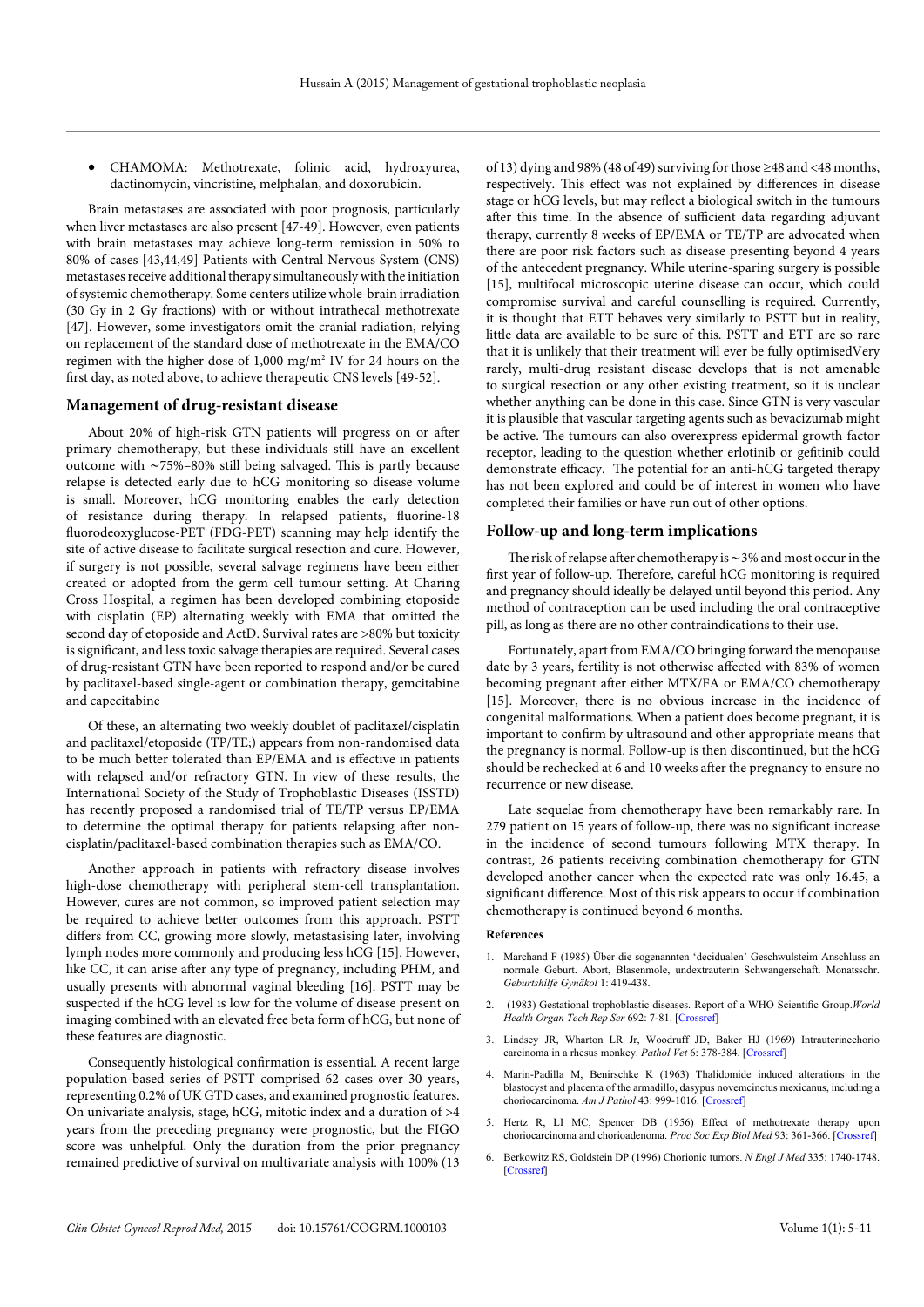- 7. Suzuki T, Goto S, Nawa A, Kurauchi O, Saito M, et al. (1993) Identification of the pregnancy responsible for gestational trophoblastic disease by DNA analysis. *Obstet Gynecol* 82: 629-634. [[Crossref\]](http://www.ncbi.nlm.nih.gov/pubmed/8397359)
- 8. Gestational Trophoblastic Tumor (GTT) (1997). In SGO Handbook, Staging of Gynecologic Malignancies, 2nd Edition.
- 9. Benedet JL, Bender H, Jones H 3rd, Ngan HY, Pecorelli S (2000) FIGO staging classifications and clinical practice guidelines in the management of gynecologic cancers. FIGO Committee on Gynecologic Oncology. *Int J Gynaecol Obstet* 70: 209- 262. [\[Crossref\]](http://www.ncbi.nlm.nih.gov/pubmed/11041682)
- 10. Kohorn EI (2001) The new FIGO 2000 staging and risk factor scoring system for gestational trophoblastic disease: description and critical assessment. *Int J Gynecol Cancer* 11: 73-77. [\[Crossref\]](http://www.ncbi.nlm.nih.gov/pubmed/11285037)
- 11. Lage JM, Wolf NG (1995) Gestational trophoblastic disease. New approaches to diagnosis. *Clin Lab Med* 15: 631-664. [\[Crossref](http://www.ncbi.nlm.nih.gov/pubmed/8542727)]
- 12. Kajii T, Ohama K (1977) Androgenetic origin of hydatidiform mole. *Nature* 268: 633- 634. [\[Crossref\]](http://www.ncbi.nlm.nih.gov/pubmed/561314)
- 13. Wake N, Takagi N, Sasaki M (1978) Androgenesis as a cause of hydatidiform mole. *J Natl Cancer Inst* 60: 51-57. [\[Crossref\]](http://www.ncbi.nlm.nih.gov/pubmed/628023)
- 14. Ohama K, Kajii T, Okamoto E, Fukuda Y, Imaizumi K, et al. (1981) Dispermic origin of XY hydatidiform moles. *Nature* 292: 551-552. [\[Crossref](http://www.ncbi.nlm.nih.gov/pubmed/7254351)]
- 15. Seckl MJ, Sebire NJ, Berkowitz RS (2010) Gestational trophoblastic disease. *Lancet* 376: 717-729. [\[Crossref\]](http://www.ncbi.nlm.nih.gov/pubmed/20673583)
- 16. Smith HO, Kohorn E, Cole LA (2005) Choriocarcinoma and gestational trophoblastic disease. *Obstet Gynecol Clin North Am* 32: 661-684. [[Crossref](http://www.ncbi.nlm.nih.gov/pubmed/16310678)]
- 17. Agarwal R, Teoh S, Short D (2012) Chemotherapy and human chorionic gonadotropin concentrations 6 months after uterine evacuation of molar pregnancy: a retrospective cohort study. *Lancet* 379: 130-135.
- 18. Yuen BH, Cannon W (1981) Molar pregnancy in British Columbia: estimated incidence and postevacuation regression patterns of the beta subunit of human chorionic gonadotropin. *Am J Obstet Gynecol* 139:316-319.
- 19. Goto S, Yamada A, Ishizuka T, Tomoda Y (1993) Development of postmolar trophoblastic disease after partial molar pregnancy. *Gynecol Oncol* 48: 165-170. [\[Crossref\]](http://www.ncbi.nlm.nih.gov/pubmed/8428686)
- 20. Hancock BW, Tidy JA (2002) Current management of molar pregnancy. *J Reprod Med* 47: 347-354. [[Crossref](http://www.ncbi.nlm.nih.gov/pubmed/12063873)]
- 21. Watson EJ, Hernandez E, Miyazawa K (1987) Partial hydatidiform moles: a review. *Obstet Gynecol Surv* 42: 540-544.
- 22. Baergen RN, Rutgers JL, Young RH, Osann K, Scully RE (2006) Placental site trophoblastic tumor: A study of 55 cases and review of the literature emphasizing factors of prognostic significance. *Gynecol Oncol* 100: 511-520. [[Crossref](http://www.ncbi.nlm.nih.gov/pubmed/16246400)]
- 23. Tsuji Y, Tsubamoto H, Hori M, Ogasawara T, Koyama K (2002) Case of PSTT treated with chemotherapy followed by open uterine tumor resection to preserve fertility. *Gynecol Oncol* 87: 303-307. [[Crossref](http://www.ncbi.nlm.nih.gov/pubmed/12468329)]
- 24. Nigam S, Singhal N, Kumar Gupta S, Chhabra D, Manaktala U (2004) Placental site trophoblastic tumor in a postmenopausal female--a case report. *Gynecol Oncol* 93: 550- 553. [\[Crossref\]](http://www.ncbi.nlm.nih.gov/pubmed/15099979)
- 25. Hassadia A, Gillespie A, Tidy J, Everard R G N J, Wells M, et al. (2005) Placental site trophoblastic tumour: clinical features and management. *Gynecol Oncol* 99: 603-607. [\[Crossref\]](http://www.ncbi.nlm.nih.gov/pubmed/16085293)
- 26. Schmid P, Nagai Y, Agarwal R, Hancock B, Savage PM, et al. (2009) Prognostic markers and long-term outcome of placental-site trophoblastic tumours: a retrospective observational study. *Lancet* 374: 48-55. [\[Crossref\]](http://www.ncbi.nlm.nih.gov/pubmed/19552948)
- 27. Hou JL, Wan XR, Xiang Y, Qi QW, Yang XY (2008) Changes of clinical features in hydatidiform mole: analysis of 113 cases*. J Reprod Med* 53: 629-633. [[Crossref](http://www.ncbi.nlm.nih.gov/pubmed/18773629)]
- 28. Fowler DJ, Lindsay I, Seckl MJ, Sebire NJ (2007) Histomorphometric features of hydatidiform moles in early pregnancy: relationship to detectability by ultrasound examination. *Ultrasound Obstet Gynecol* 29: 76-80. [[Crossref](http://www.ncbi.nlm.nih.gov/pubmed/17171630)]
- 29. Hinshaw K, Fayyad A, Munjuluri P. The management of early pregnancy loss. In Green-top Guideline. London: Royal College of Obstetricians and Gynaecologists,
- 30. Frankle RT (1976) Nutrition education in the medical school curriculum: a proposal for action: a curriculum design. *Am J Clin Nutr* 29: 105-109. [[Crossref](http://www.ncbi.nlm.nih.gov/pubmed/2006)]
- 31. Seckl MJ, Gillmore R, Foskett M, Sebire NJ, Rees H, et al. (2004) Routine terminations of pregnancy-should we screen for gestational trophoblastic neoplasia? *Lancet* 364: 705-707. [[Crossref](http://www.ncbi.nlm.nih.gov/pubmed/15325836)]
- 32. Agarwal R, Harding V, Short D, Fisher RA, Sebire NJ, et al. (2012) Uterine artery pulsatility index: a predictor of methotrexate resistance in gestational trophoblastic neoplasia. *Br J Cancer* 106: 1089-1094. [[Crossref\]](http://www.ncbi.nlm.nih.gov/pubmed/22374461)
- 33. Garrett LA, Garner EI, Feltmate CM, Goldstein DP, Berkowitz RS (2008) Subsequent pregnancy outcomes in patients with molar pregnancy and persistent gestational trophoblastic neoplasia. *J Reprod Med* 53: 481-486. [\[Crossref\]](http://www.ncbi.nlm.nih.gov/pubmed/18720922)
- 34. Berkowitz RS, Goldstein DP (2009) Current management of gestational trophoblastic diseases. *Gynecol Oncol* 112: 654-662. [\[Crossref](http://www.ncbi.nlm.nih.gov/pubmed/18851873)]
- 35. Darby S, Jolley I, Pennington S, Hancock BW (2009) Does chest CT matter in the staging of GTN? *Gynecol Oncol* 112: 155-160. [[Crossref](http://www.ncbi.nlm.nih.gov/pubmed/19019416)]
- 36. FIGO Oncology Committee (2002) FIGO staging for gestational trophoblastic neoplasia 2000. FIGO Oncology Committee. *Int J Gynaecol Obstet* 77: 285-287. [[Crossref\]](http://www.ncbi.nlm.nih.gov/pubmed/12065144)
- 37. Alazzam M, Tidy J, Hancock BW, Osborne R (2009) First line chemotherapy in low risk gestational trophoblastic neoplasia. *Cochrane Database Syst Rev* 21: CD007102. [[Crossref\]](http://www.ncbi.nlm.nih.gov/pubmed/19160319)
- 38. Lertkhachonsuk AA, Israngura N, Wilailak S, Tangtrakul S (2009) Actinomycin d versus methotrexate-folinic acid as the treatment of stage I, low-risk gestational trophoblastic neoplasia: a randomized controlled trial. *Int J Gynecol Cancer* 19: 985- 988. [[Crossref\]](http://www.ncbi.nlm.nih.gov/pubmed/19574798)
- 39. Gilani MM, Yarandi F, Eftekhar Z, Hanjani P (2005) Comparison of pulse methotrexate and pulse dactinomycin in the treatment of low-risk gestational trophoblastic neoplasia. *Aust N Z J Obstet Gynaecol* 45: 161-164. [\[Crossref\]](http://www.ncbi.nlm.nih.gov/pubmed/15760322)
- 40. Yarandi F, Eftekhar Z, Shojaei H, Kanani S, Sharifi A, et al. (2008) Pulse methotrexate versus pulse actinomycin D in the treatment of low-risk gestational trophoblastic neoplasia. *Int J Gynaecol Obstet* 103: 33-37. [[Crossref\]](http://www.ncbi.nlm.nih.gov/pubmed/18632105)
- 41. Osborne RJ, Filiaci V, Schink JC, Mannel RS, Alvarez Secord A, et al. (2011) Phase III trial of weekly methotrexate or pulsed dactinomycin for low-risk gestational trophoblastic neoplasia: a gynecologic oncology group study. *J Clin Oncol* 29: 825- 831. [[Crossref\]](http://www.ncbi.nlm.nih.gov/pubmed/21263100)
- 42. Khan F, Everard J, Ahmed S, Coleman RE, Aitken M, et al. (2003) Low-risk persistent gestational trophoblastic disease treated with low-dose methotrexate: efficacy, acute and long-term effects. *Br J Cancer* 89: 2197-2201. [[Crossref](http://www.ncbi.nlm.nih.gov/pubmed/14676794)]
- 43. Hitchins RN, Holden L, Newlands ES, Begent RH, Rustin GJ, et al. (1988) Single agent etoposide in gestational trophoblastic tumours. Experience at Charing Cross Hospital 1978-1987. *Eur J Cancer Clin Oncol* 24: 1041-1046. [\[Crossref](http://www.ncbi.nlm.nih.gov/pubmed/2842160)]
- 44. Deng L, Yan X, Zhang J, Wu T (2009) Combination chemotherapy for high-risk gestational trophoblastic tumour. *Cochrane Database Syst Rev* 15: CD005196. [[Crossref\]](http://www.ncbi.nlm.nih.gov/pubmed/19370618)
- 45. Curry SL, Blessing JA, DiSaia PJ, Soper JT, Twiggs LB (1989) A prospective randomized comparison of methotrexate, dactinomycin, and chlorambucil versus methotrexate, dactinomycin, cyclophosphamide, doxorubicin, melphalan, hydroxyurea, and vincristine in "poor prognosis" metastatic gestational trophoblastic disease: a Gynecologic Oncology Group study. *Obstet Gynecol* 73: 357-362. [[Crossref](http://www.ncbi.nlm.nih.gov/pubmed/2536911)]
- 46. Bower M, Newlands ES, Holden L, Short D, Brock C, et al. (1997) EMA/CO for highrisk gestational trophoblastic tumors: results from a cohort of 272 patients. *J Clin Oncol* 15: 2636-2643. [\[Crossref](http://www.ncbi.nlm.nih.gov/pubmed/9215835)]
- 47. Escobar PF, Lurain JR, Singh DK, Bozorgi K, Fishman DA (2003) Treatment of highrisk gestational trophoblastic neoplasia with etoposide, methotrexate, actinomycin D, cyclophosphamide, and vincristine chemotherapy. *Gynecol Oncol* 91: 552-557. [[Crossref\]](http://www.ncbi.nlm.nih.gov/pubmed/14675675)
- 48. Lurain JR1, Singh DK, Schink JC (2010) Management of metastatic high-risk gestational trophoblastic neoplasia: FIGO stages II-IV: risk factor score > or = 7. *J Reprod Med* 55: 199-207. [[Crossref\]](http://www.ncbi.nlm.nih.gov/pubmed/20626175)
- 49. Alifrangis C, Agarwal R, Short D, Fisher RA, Sebire NJ, et al. (2013) EMA/CO for high-risk gestational trophoblastic neoplasia: good outcomes with induction low-dose etoposide-cisplatin and genetic analysis*. J Clin Oncol* 31: 280-286. [\[Crossref](http://www.ncbi.nlm.nih.gov/pubmed/23233709)]